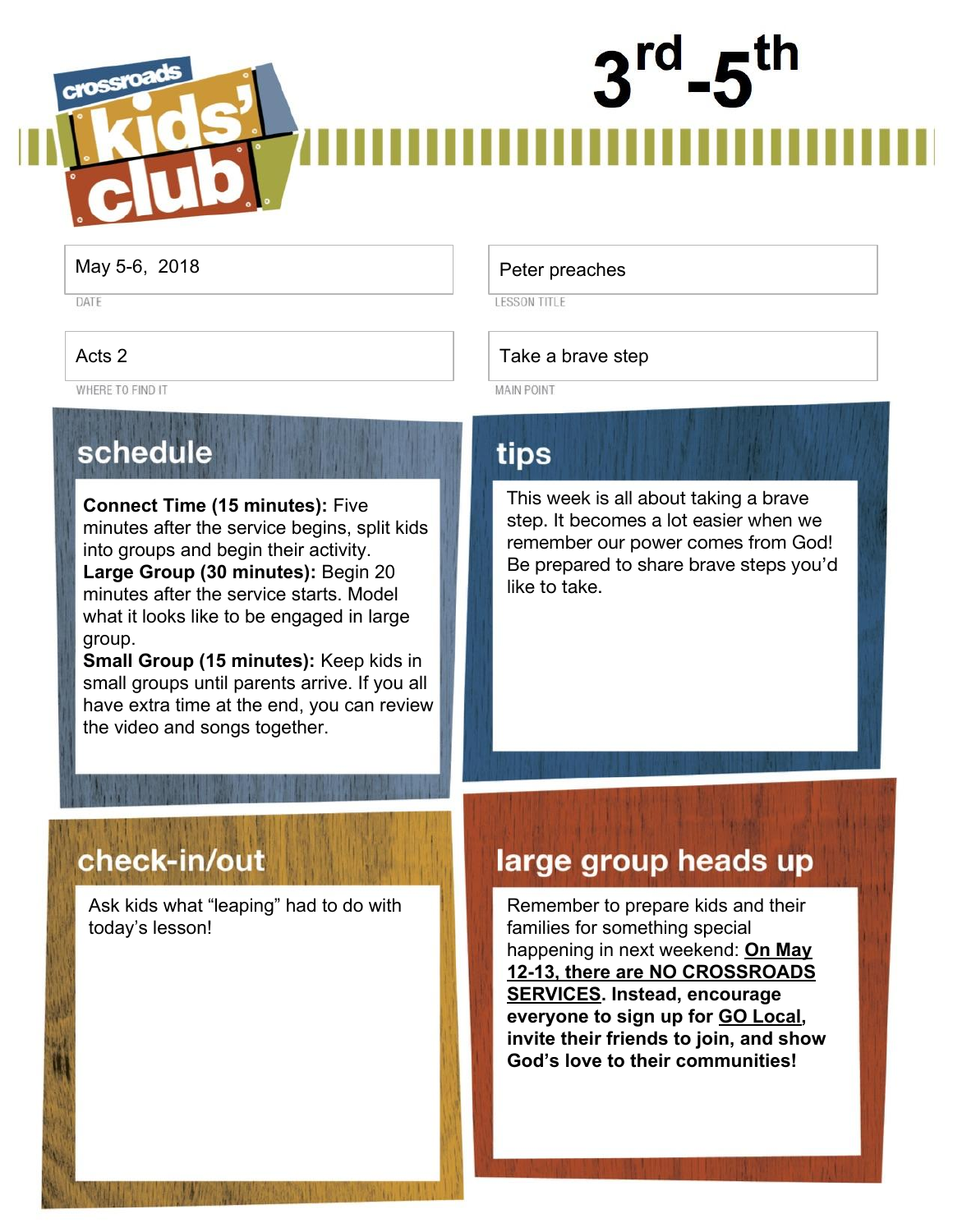#### connect time

CONNEC

**GOAL:** *Connect Time is all about engaging kids in an activity that allows them to connect with each other right away, while simultaneously piquing their curiosity for Large Group and preparing their minds for what they're going to hear.*

#### **SCARY CHARADE RACES**

*\*Break into small groups for this activity, but have one leader to explain the rules of the game to the whole room.*

- Explain to the whole room that each small group will play charades by acting out different kinds of **fears** that people have. The twist is that groups will be racing each other to get through all their cards first!
- Have groups sit in a **circle**. Put a **set of 20 cards** in a **large paper bag** and set it in the middle of each group.
- On the leader's mark, the first kid in each group picks out a card and acts it out until the group guesses it. Go around the circle and let each kid take a turn until all the cards are gone (depending on the size of your group, every kid will get at least one turn, but some kids may have multiple turns).
- Here are the cards kids will act out:
	- Snakes
	- Spiders
	- Heights
	- Water
	- walking on a tightrope
	- Skydiving
	- Getting sick
	- Bears ○ Dying
- The dentist
- Getting a shot
- Riding on a roller coaster
- Clowns
- Flying in an airplane
- Thunderstorms
- Crowds
- Sharks
- Rock climbing
- Optional tips:
	- If you have a very small room of kids, you could choose to keep kids in one group, and not make it a "race". Or you could split into groups, and have those kids just take lots of turns!
	- If a kid is uncomfortable acting out on their own, let them partner up with someone and act it out together.

#### *\*Make sure to collect the charade cards and paper bag for the next service.*

**Before you go to Large Group, you can ask kids how their week went. You can also remind kids of the expectations for Large Group behavior: (1) be kind, (2) listen when somebody speaks, and (3) follow the leader's instructions.**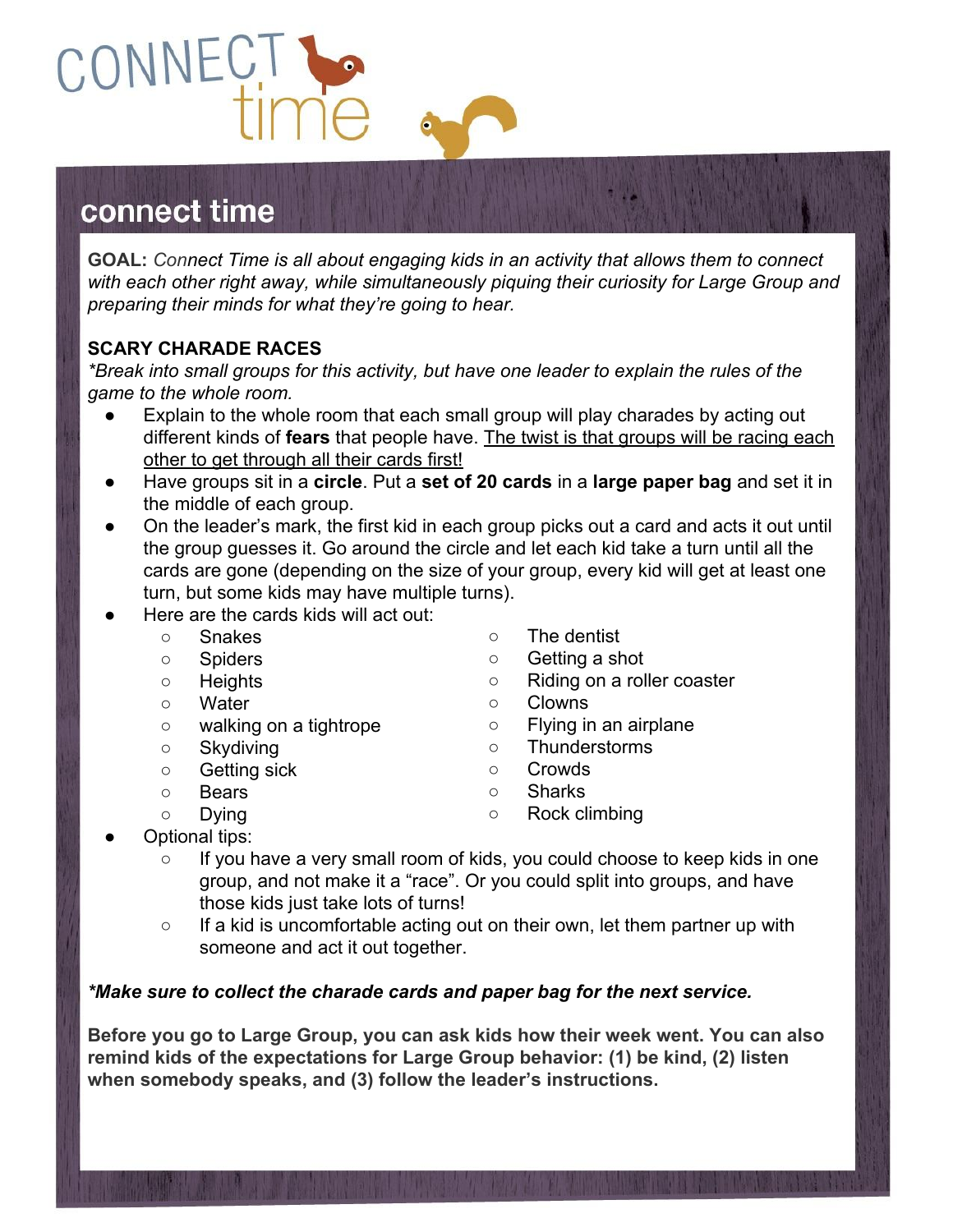

### 3rd-5th

#### special notes

Check out today's new music video:

Live Like You're Loved: [https://www.youtube.com/watch?v=Q\\_r4](https://www.youtube.com/watch?v=Q_r47Xhkf20&list=RDbZH13wFGffg&index=3) [7Xhkf20&list=RDbZH13wFGffg&index=](https://www.youtube.com/watch?v=Q_r47Xhkf20&list=RDbZH13wFGffg&index=3) [3](https://www.youtube.com/watch?v=Q_r47Xhkf20&list=RDbZH13wFGffg&index=3)

#### presenter tips

Here's today's God's Story video:

God's Story / Peter Preaches: [https://www.youtube.com/watch?v=SVx](https://www.youtube.com/watch?v=SVx_G8yB19I&t=1s) G8yB19I&t=1s

#### script

| stand.) On the count of three, hop forward as FAR as you<br>can. Ready? 1-2-3: HOP! (Let kids respond.) Nice work! Did<br>you have to be <i>brave</i> to do that? (No!)<br>Say: Okaywhat if you were standing at the very edge on<br>top of a building, and you had to hop to the next building? | <b>WELCOME</b><br><b>Main Goal: Welcome kids</b><br>and review Connect Time. | <b>Welcome:</b> Hi everybody! Welcome to Kids' Club. It's great<br>to see you here! What kinds of things did you act out in<br>Connect Time? (Let kids respond.) Yep, fears people have!<br>Spiders, sharks, heightsone thing I'M scared of is<br>(share a personal example).<br>Ask: We're all scared of things, because we're human! But<br>now I want to knowwhat would you do if you weren't afraid<br>of ANYTHING? For example, if I weren't afraid of anything, I<br>would ______ (share a personal example).<br>Ask: So how about you guys? What would you do if you had<br>NO fear at all? (Let a few kids share, OR have kids discuss<br>with a friend for a minute.) Great job guys!<br>Say: Everybody struggles to be brave, even adults. Being<br>brave doesn't mean our fear goes away it just means we<br>choose to take a brave step anyway!<br>Say: First, let's start out by worshipping God! This song is<br>new, and is perfect for dancing it out and singing loud!<br><b>Music Video: Bulletproof</b><br>Say: Let's try something out. Everybody, stand up! (Let kids |
|--------------------------------------------------------------------------------------------------------------------------------------------------------------------------------------------------------------------------------------------------------------------------------------------------|------------------------------------------------------------------------------|--------------------------------------------------------------------------------------------------------------------------------------------------------------------------------------------------------------------------------------------------------------------------------------------------------------------------------------------------------------------------------------------------------------------------------------------------------------------------------------------------------------------------------------------------------------------------------------------------------------------------------------------------------------------------------------------------------------------------------------------------------------------------------------------------------------------------------------------------------------------------------------------------------------------------------------------------------------------------------------------------------------------------------------------------------------------------------------------|
|--------------------------------------------------------------------------------------------------------------------------------------------------------------------------------------------------------------------------------------------------------------------------------------------------|------------------------------------------------------------------------------|--------------------------------------------------------------------------------------------------------------------------------------------------------------------------------------------------------------------------------------------------------------------------------------------------------------------------------------------------------------------------------------------------------------------------------------------------------------------------------------------------------------------------------------------------------------------------------------------------------------------------------------------------------------------------------------------------------------------------------------------------------------------------------------------------------------------------------------------------------------------------------------------------------------------------------------------------------------------------------------------------------------------------------------------------------------------------------------------|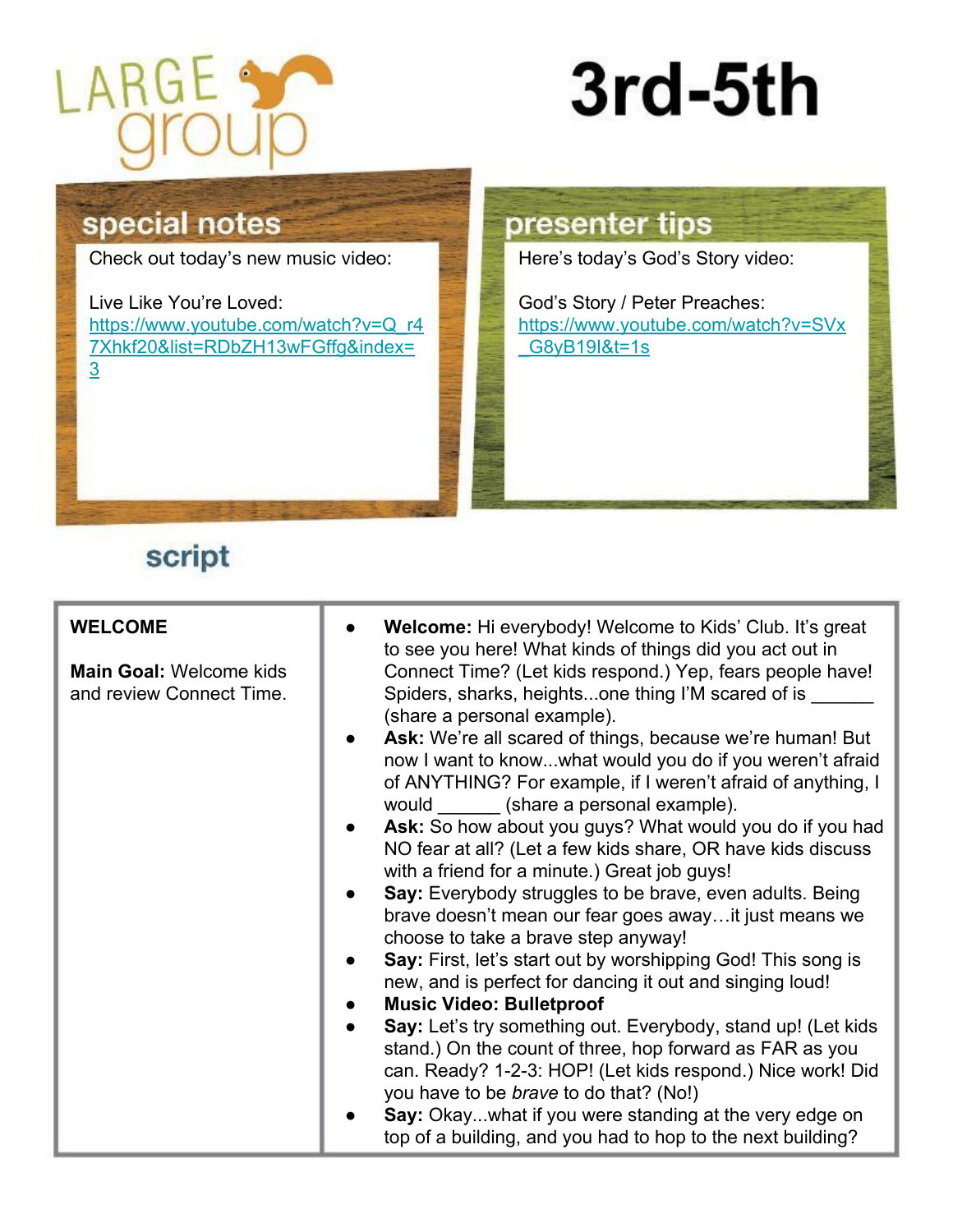

| <b>TAKING A LEAP</b>                         | (Click to show image of building.) Would you have to be<br>brave to try that? (Let kids respond.) Of course! It would be<br>way scarier, and there's a lot of risk in trying that!<br>Say: Let's check out a movie clip about someone who<br>takes some pretty brave steps, even when everyone else<br>is running away. As you watch, pay attention to how he<br>shows braveryeven if it doesn't turn out like he plans!<br>Video: Early Man / Valley Invasion<br>Ask: So how did that main character, Dug, show bravery?<br>(Let kids respond.) Yep, he went back for his friend, even<br>when everyone else ran away. And then he literally leaped<br>in the air to take down the villain!<br>Ask: Now even though it was risky, and he ended up<br>getting clobberedwhy do you think did it? (Let kids<br>respond.) Great answers! |
|----------------------------------------------|---------------------------------------------------------------------------------------------------------------------------------------------------------------------------------------------------------------------------------------------------------------------------------------------------------------------------------------------------------------------------------------------------------------------------------------------------------------------------------------------------------------------------------------------------------------------------------------------------------------------------------------------------------------------------------------------------------------------------------------------------------------------------------------------------------------------------------------|
| <b>PETER TAKES A BRAVE</b><br><b>STEP</b>    | Say: For the last few weeks, we've been talking about a<br>guy named Peter, who had to be pretty brave to follow<br>Jesus. Even though there were times when he was really<br>afraid, he had to take a brave step-actually, LOTS of<br>brave steps- to keep on following Jesus.<br>Say: So let's talk about another part of Peter's story. He<br>took a leap too. He didn't actually jump, like Dug. He did<br>something else brave. So here's a few things to know<br>before we watch:<br>After Jesus died and came back to life, AND<br>a.<br>showed everyone that he really is the Son of God,<br>he went home to heaven.<br>Before He left, Jesus told Peter and the other<br>b.<br>disciples that he would send something to help<br>them. Something that would give them power to do<br>miracles, and help them be brave.       |
| <b>JESUS SENDS THE HOLY</b><br><b>SPIRIT</b> | Say: We're going to watch a video to see what happened.<br>As you watch, consider: what leap did Peter take?<br>Video: God's Story / Peter Preaches<br>Ask: So in that video, the disciples were sitting and waiting<br>for this helper that Jesus had promised. What did Jesus<br>send to them? (Let kids respond.)<br>Say: It was the Holy Spirit, who was sent from God to help<br>us follow Jesus! And as soon as the Holy Spirit came,<br>Peter and the disciples had his power.                                                                                                                                                                                                                                                                                                                                                 |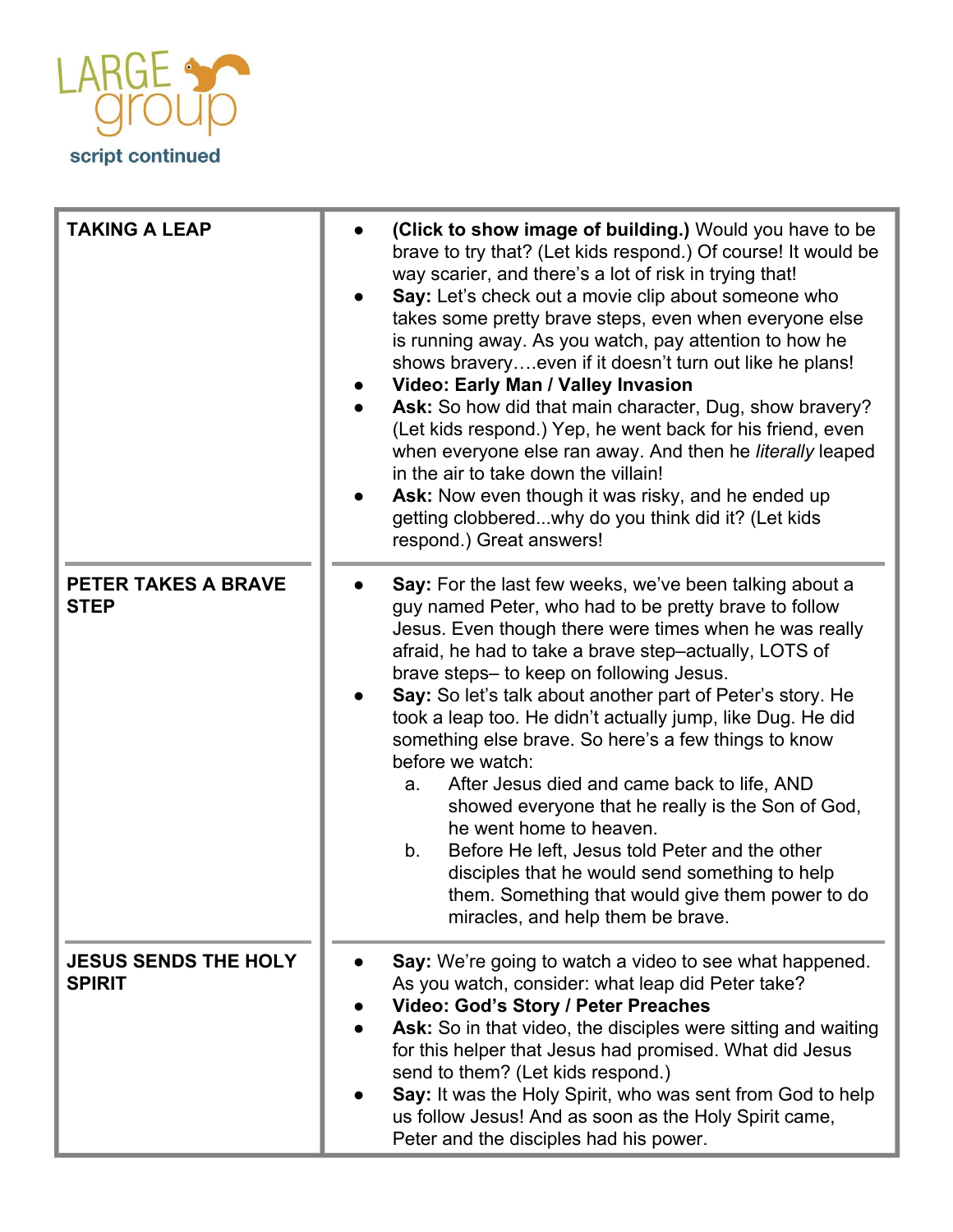

| THE HOLY SPIRIT GIVES<br><b>PETER POWER</b> | Ask: What brave leap did Peter take once he had the<br>power of the Holy Spirit? (Let kids respond.) Yes, he went<br>outside and started preaching! Why did he need bravery to<br>do that? (Let kids respond.)<br>Say: Yep, he knew had a special job to do: telling others<br>about Jesus. He had no idea how to do it though,<br>especially when there were people who didn't even speak<br>his language!<br>Say: Once he had the power of the Holy Spirit, though, he<br>took the leap! He just started talking about Jesusand the<br>Holy Spirit helped everyone understand him.<br>Say: Most importantly, think about WHY Peter took that<br>leap. Why did Peter go outside and start telling everybody<br>about Jesus? (Let kids respond.) Yes, he wanted to do the<br>job Jesus gave him to do. He wanted to obey Jesus!                                                                                                                                                                                                                                                                                                                                                                                                                                                                                                                                   |
|---------------------------------------------|-------------------------------------------------------------------------------------------------------------------------------------------------------------------------------------------------------------------------------------------------------------------------------------------------------------------------------------------------------------------------------------------------------------------------------------------------------------------------------------------------------------------------------------------------------------------------------------------------------------------------------------------------------------------------------------------------------------------------------------------------------------------------------------------------------------------------------------------------------------------------------------------------------------------------------------------------------------------------------------------------------------------------------------------------------------------------------------------------------------------------------------------------------------------------------------------------------------------------------------------------------------------------------------------------------------------------------------------------------------------|
| <b>GOD CALLS US TO TAKE</b><br>A LEAP       | Say: Let's go back to what we talked about earlier: if we<br>weren't afraid of ANYTHING, what things would we do? At<br>first, you might have thought of really fun, crazy things! But<br>there are also other things that God is calling us to do.<br>Say: God is calling each of us to follow him and live by the<br>power of the Holy Spirit, just like Peter. And sometimes<br>that means things like<br>Doing something right, even when your friends don't<br>$\circ$<br>like it<br>Telling the truth, even though it might get you in<br>$\circ$<br>trouble<br>Talking to your friends about Jesus<br>$\bigcirc$<br>Trusting that God will take care of you, even during<br>$\bigcirc$<br>rough times in your life<br>Say: I don't know about you, but those things can be just<br>as scary as something like skydiving. And they might be<br>the kind of leap God wants YOU to take! (Tell kids about a<br>personal example of something God called you to do, or is<br>calling you to do now!)<br>Say: Let's look at a reminder that no matter what we face,<br>no matter what kind of scary leaps we take, Jesus has<br>given us the Holy Spirit to help us be brave and get<br>through it.<br>Slide: Joshua 1:9 This is my command-be strong and<br>courageous! Do not be afraid or discouraged. For the<br>LORD your God is with you wherever you go. |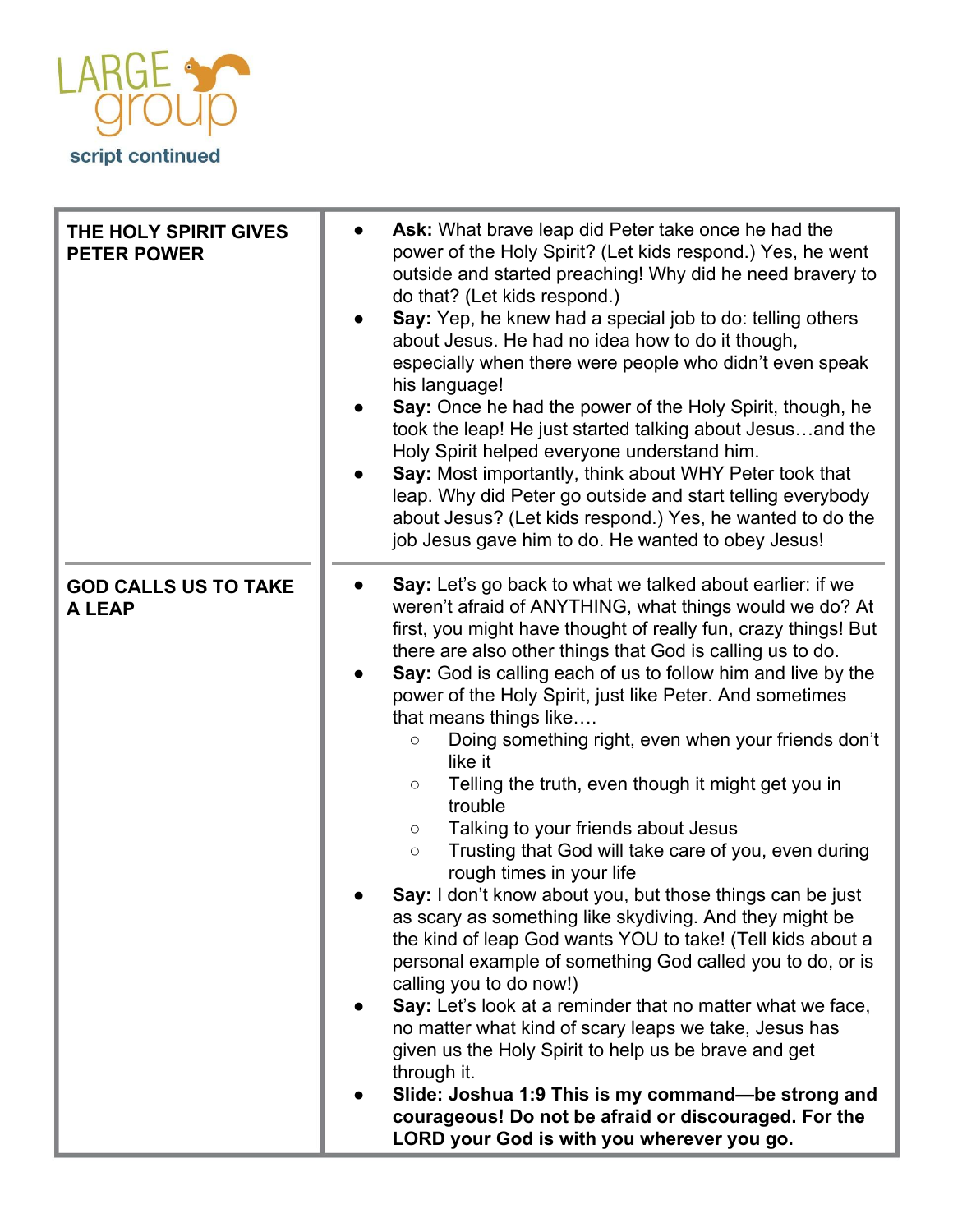

| <b>GO LOCAL 2018</b>      | Say: Did you guys hear that?? The Lord your God is with<br>you wherever you go! That's amazing! And he gives us all<br>the power we need for any leap he asks to take.<br>Say: Next weekend, there's a really cool opportunity to put<br>bravery into practice, and take a big, brave leap! Instead of<br>having church in a building, we're ALL going to take part in<br>something called GO Local!<br>Say: GO Local is when we all work together as a TEAM,<br>and show love to our communities in all kinds of cool ways.<br>There's lots of awesome projects that you can do with your<br>family, and it's a great time to invite your friends to do<br>something that's both fun, and shows love to others. So<br>remember, don't come to Kids' Club next week: instead, go<br>out and show love to the world by serving them! |
|---------------------------|-------------------------------------------------------------------------------------------------------------------------------------------------------------------------------------------------------------------------------------------------------------------------------------------------------------------------------------------------------------------------------------------------------------------------------------------------------------------------------------------------------------------------------------------------------------------------------------------------------------------------------------------------------------------------------------------------------------------------------------------------------------------------------------------------------------------------------------|
| <b>WORSHIP AND PRAYER</b> | Say: Let's watch a worship video, and as you watch, think<br>about what kind of leap God wants you to take. Maybe it's<br>scary, or maybe it's not! Whatever it is, ask him to help you<br>do it!<br><b>Music Video: Live Like You're Loved</b><br>Pray: Ask somebody to come and ask God for the<br>courage to take a leap this week.                                                                                                                                                                                                                                                                                                                                                                                                                                                                                              |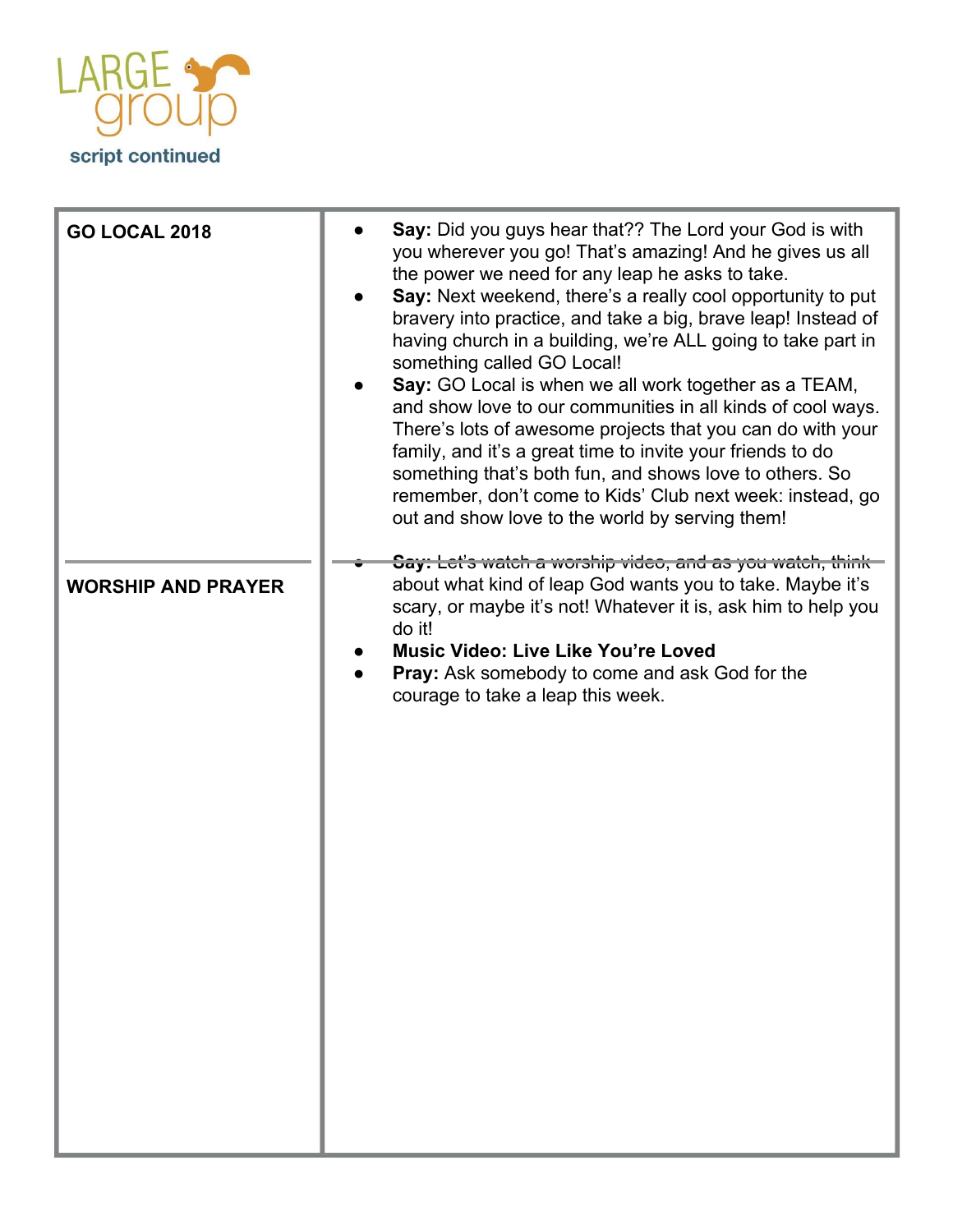

#### **instructions**

**Goal:** Kids will (1) understand what it means to "take a leap," (2) recognize the brave act Peter took in today's story and (3) declare one brave act that they will take this week.

**Why?** We'll never be truly brave unless we start to act bravely. We want kids to practice that right away, while they are young.

**Tip:** Today's activity is focused on having FUN! You can loosely relate it to the theme of "leaping" in today's story, but it's okay to just play!

#### small group

#### **GET TO KNOW KIDS**

Go around the group and have each kid say (1) their name and (2) their favorite TV show

#### **RESPOND TO THE STORY**

- 1. When we talked about "taking a leap" today, what did that mean?
- 2. How did Peter take a leap in today's story?
- 3. Tell everyone to close their eyes and think about their answer to the question: What brave leap would you take this week if you weren't afraid of anything? (Emphasize that it should be something they could try to do in their own lives, THIS WEEK. Try to get every kid to give an answer. If it helps, have them all pair up and share their answer with a partner.)

#### **LET'S LEAP!**

- Lay two jump ropes down on the floor, parallel to each other, about 6 inches apart.
- Tell kids we're going to practice our leaping by seeing who can leap the farthest.
- Encourage them to picture themselves doing the brave act they wrote down every time they jump.
- Then play like limbo, except your laying the jump ropes further apart: 6 inches, then a foot, and so on.
- You can play music (if it's available) and make it feel fun! Only caveat: as kids start being unable to fully jump across, switch up the rules so they can put one foot down as they're leaping across (so that it stays fun, and doesn't become all about who's tall or athletic).

*\*Remind kids that next weekend, May 12-13, is GO Local, and there will be no regular Kids' Club services. The deadline to sign up has already passed, but there will be other things they can do this year to serve and be a part of the CHURCH.*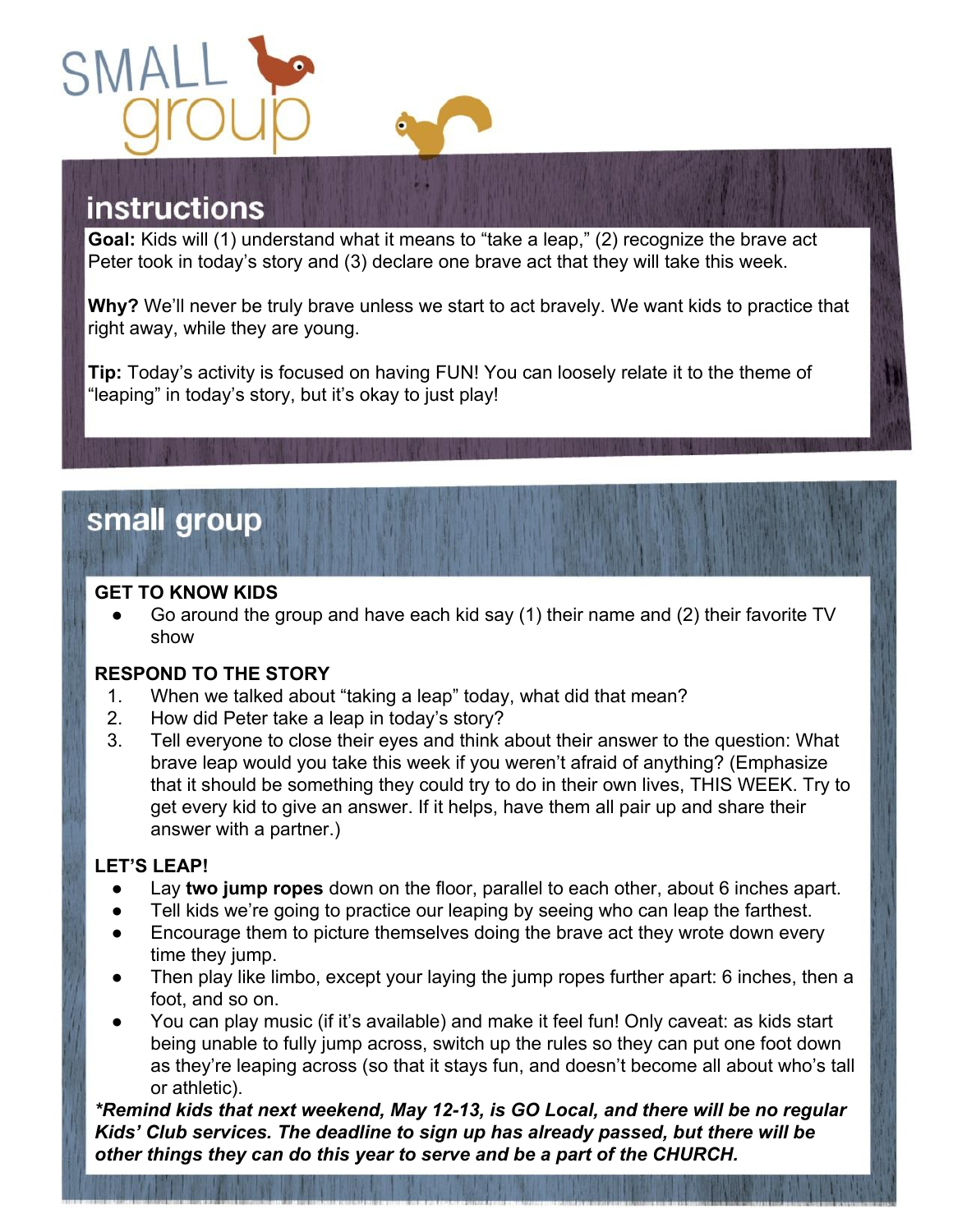#### **3rd-5th LESSON** May 5-6, 2018 IS  $\bullet$ .

connect questions

Tell me about Peter. What brave leap did Peter take?

#### lesson supplies

 $\begin{aligned} \begin{aligned} \mathbf{u} \cdot \mathbf{u} \cdot \mathbf{u} \cdot \mathbf{u} \cdot \mathbf{u} \cdot \mathbf{u} \cdot \mathbf{u} \cdot \mathbf{u} \cdot \mathbf{u} \cdot \mathbf{u} \end{aligned} \end{aligned}$ 

| <b>Connect Time</b>     |                              |                                                                                                                       |             |
|-------------------------|------------------------------|-----------------------------------------------------------------------------------------------------------------------|-------------|
| <b>Item</b>             | <b>Usage</b>                 | <b>Details</b>                                                                                                        | Provided by |
| Charade cards           |                              | 1 set of 20 cards per   8.5x11 cardstock, black and white,<br>small group, reused cut into quarter sheets, Pages 9-13 | site        |
| Large paper grocery bag | 1 per small group,<br>reused |                                                                                                                       | KC National |

----------------------------

| Large Group            |                              |                             |                    |
|------------------------|------------------------------|-----------------------------|--------------------|
| <b>Item</b>            | <b>Usage</b>                 | <b>Details</b>              | <b>Provided by</b> |
| <b>Adventure Bible</b> | I per large group,<br>reused | <b>Biblesbythe Case.com</b> | site               |

| <b>Small Group</b> |                                  |                                  |                    |
|--------------------|----------------------------------|----------------------------------|--------------------|
| <b>Item</b>        | <b>Usage</b>                     | <b>Details</b>                   | <b>Provided by</b> |
| <b>Markers</b>     | 1 set per small group,<br>reused |                                  | site               |
| Jump rope          | 2 per small group,<br>reused     | Oriental Trading, Item #IN-20/11 | <b>KC National</b> |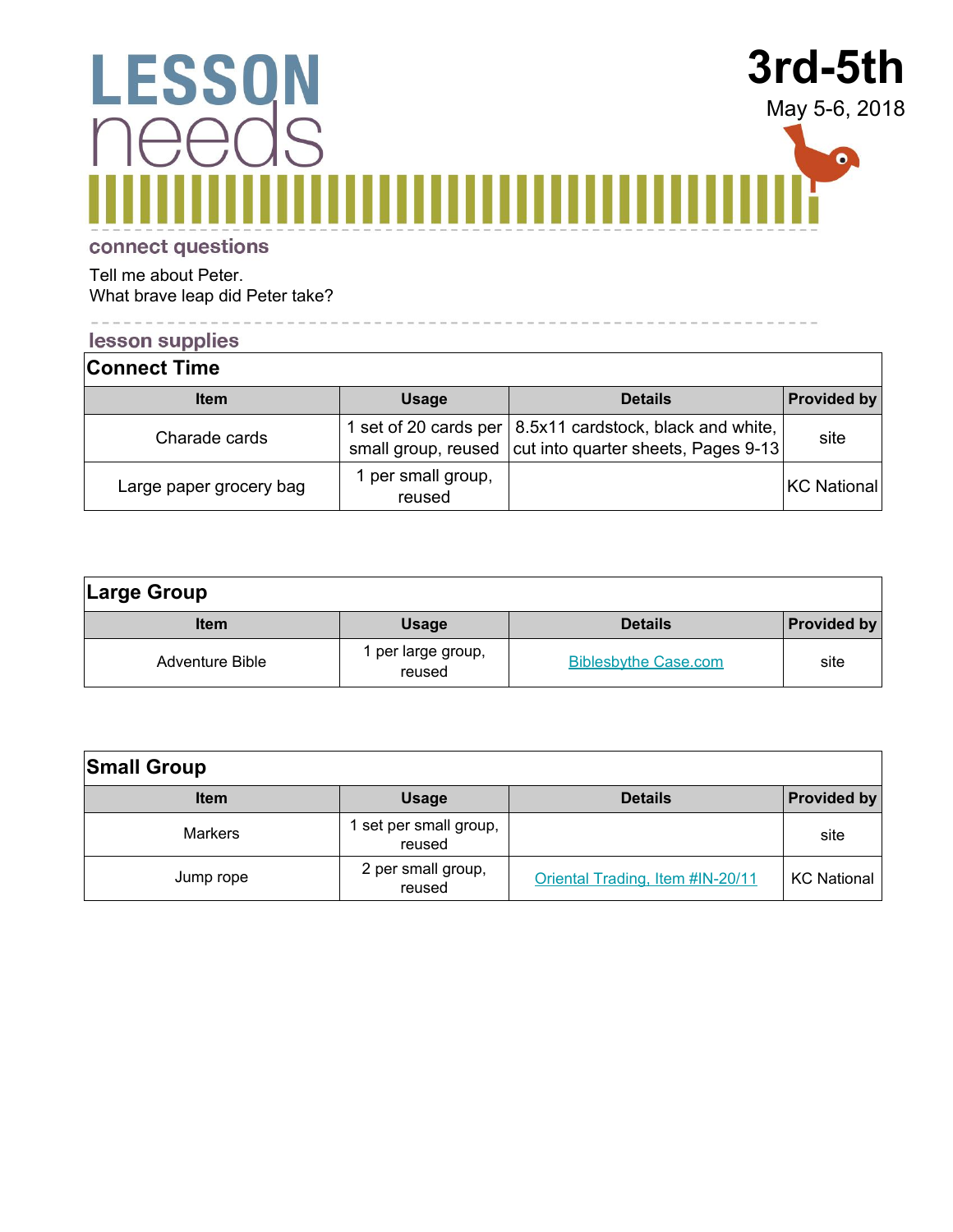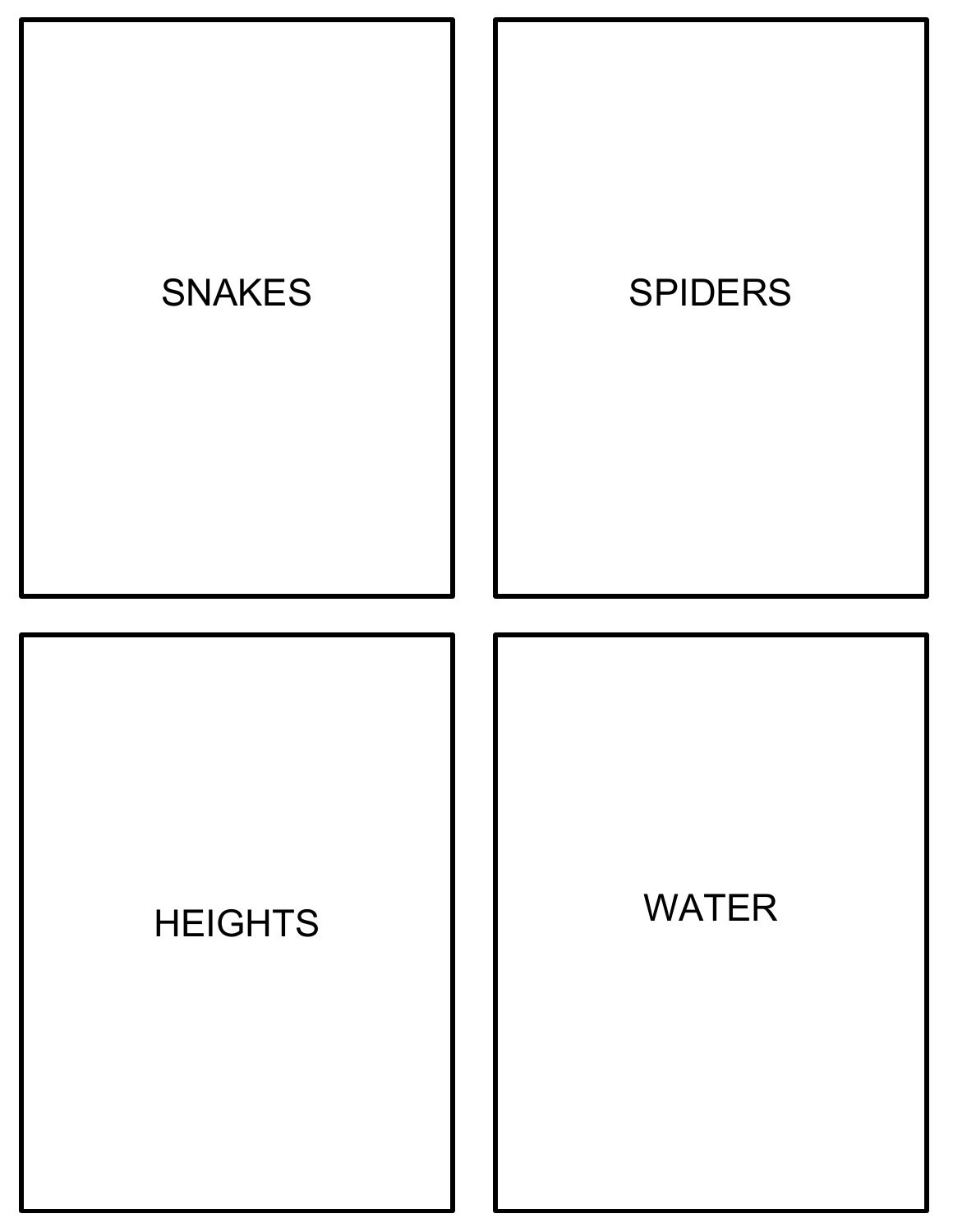

#### GETTING SICK | | BEARS

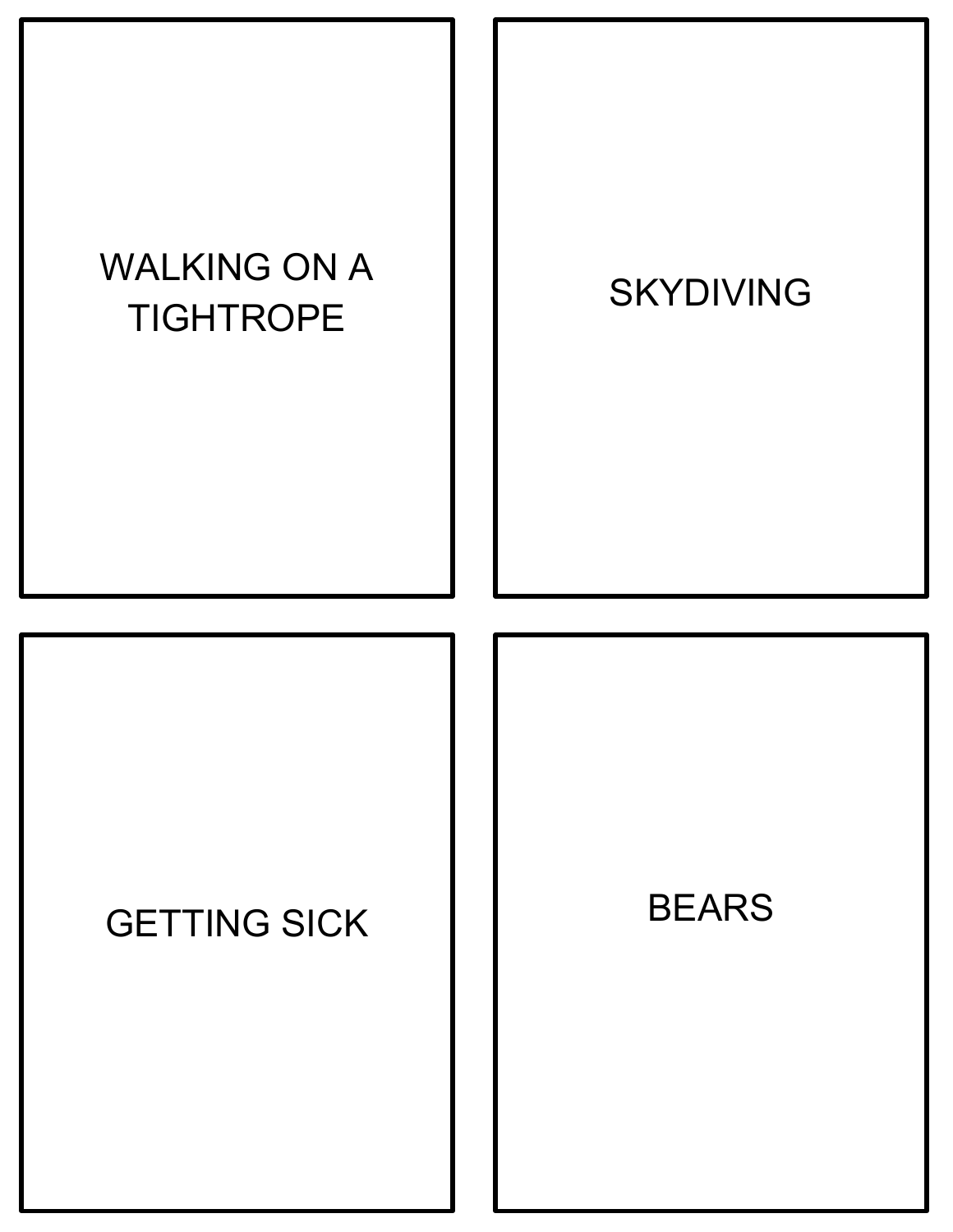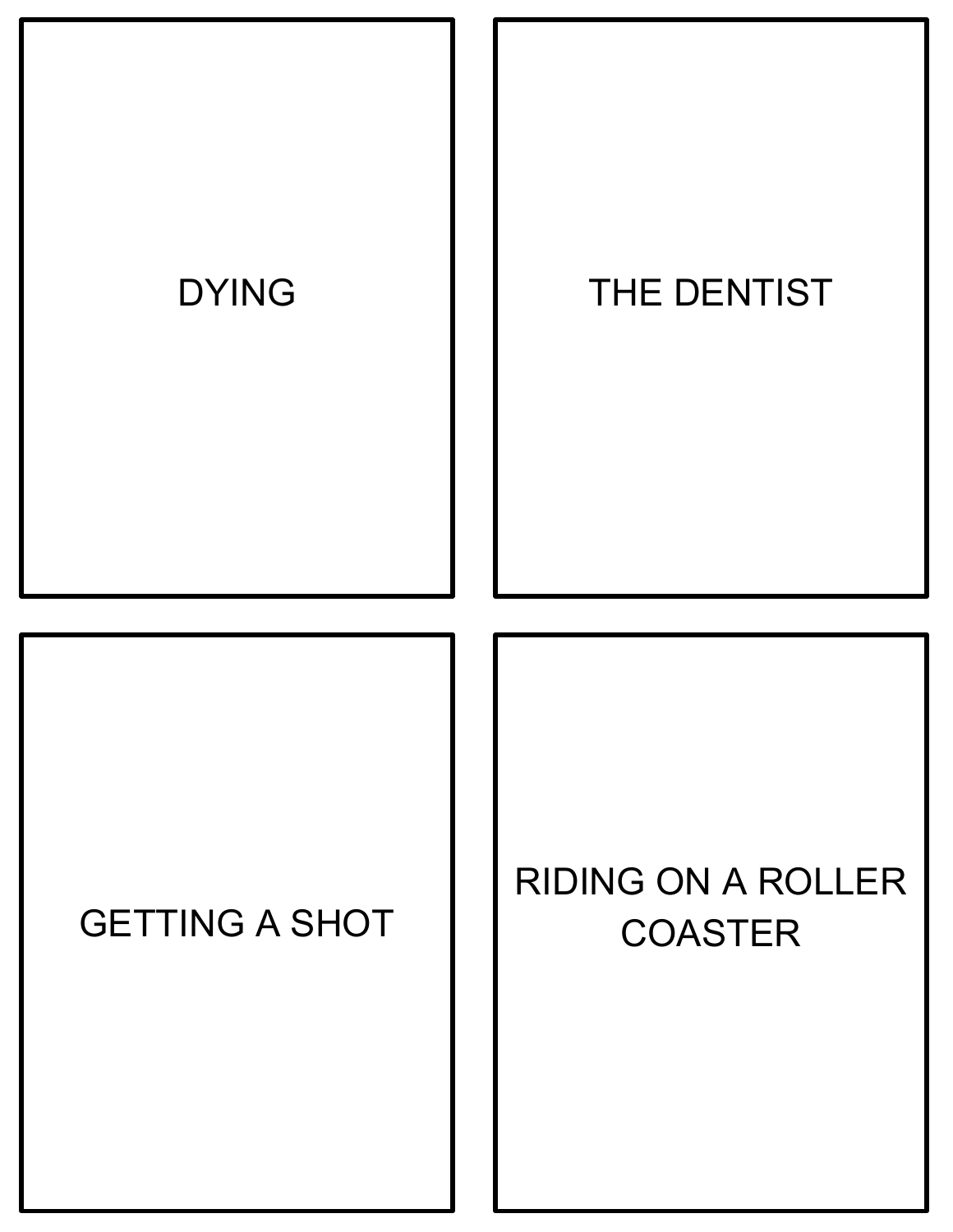

#### THUNDERSTORMS | | CROWDS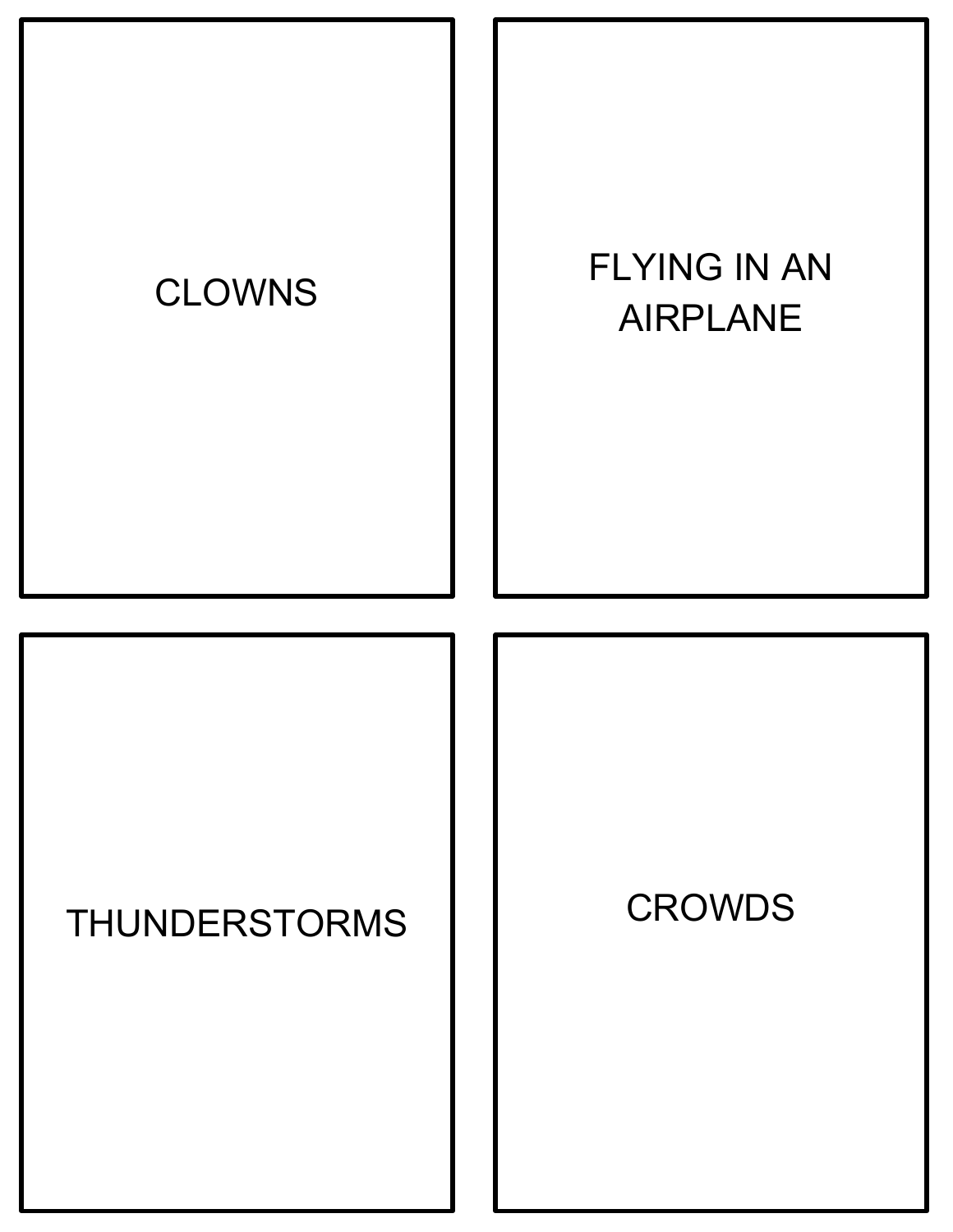# ROCK CLIMBING | | SHARKS